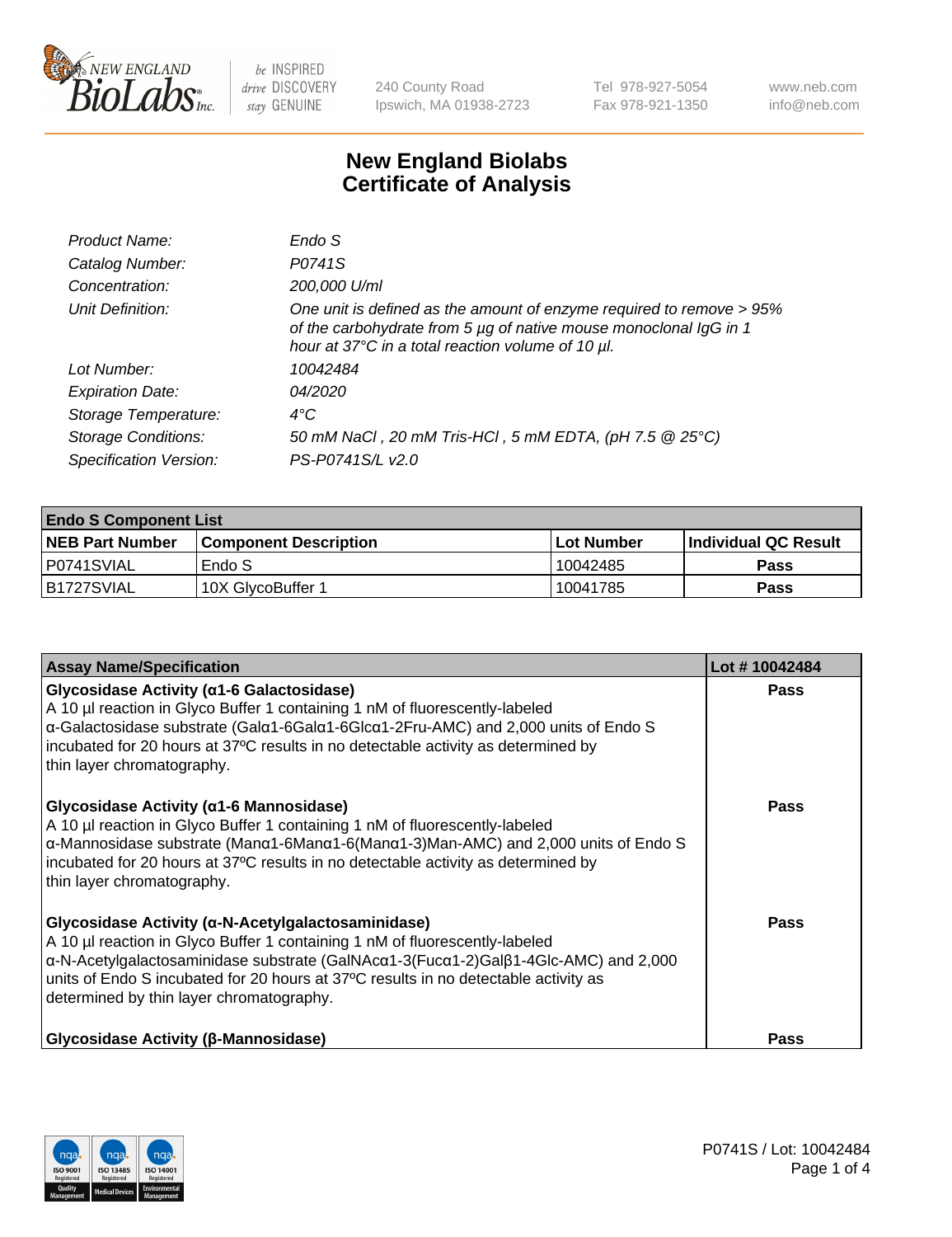

240 County Road Ipswich, MA 01938-2723 Tel 978-927-5054 Fax 978-921-1350

www.neb.com info@neb.com

| <b>Assay Name/Specification</b>                                                                                                                                                                                                                                                                                                                                           | Lot #10042484 |
|---------------------------------------------------------------------------------------------------------------------------------------------------------------------------------------------------------------------------------------------------------------------------------------------------------------------------------------------------------------------------|---------------|
| A 10 µl reaction in Glyco Buffer 1 containing 1 nM of fluorescently-labeled<br>$\beta$ -Mannosidase substrate (Man $\beta$ 1-4Man $\beta$ 1-4Man-AMC) and 2,000 units of Endo S incubated<br>for 20 hours at 37°C results in no detectable activity as determined by thin layer<br>chromatography.                                                                        |               |
| Glycosidase Activity (β-Xylosidase)<br>A 10 µl reaction in Glyco Buffer 1 containing 1 nM of fluorescently-labeled<br>$\beta$ -Xylosidase substrate (Xyl $\beta$ 1-4Xyl $\beta$ 1-4Xyl $\beta$ 1-4Xyl-AMC) and 2,000 units of Endo S<br>incubated for 20 hours at 37°C results in no detectable activity as determined by<br>thin layer chromatography.                   | Pass          |
| Glycosidase Activity (β1-3 Galactosidase)<br>A 10 µl reaction in Glyco Buffer 1 containing 1 nM of fluorescently-labeled<br>$\beta$ -Galactosidase substrate (Gal $\beta$ 1-3GlcNAc $\beta$ 1-4Gal $\beta$ 1-4Glc-AMC) and 2,000 units of Endo<br>S incubated for 20 hours at 37°C results in no detectable activity as determined by<br>thin layer chromatography.       | <b>Pass</b>   |
| Glycosidase Activity (β1-4 Galactosidase)<br>A 10 µl reaction in Glyco Buffer 1 containing 1 nM of fluorescently-labeled<br>$\beta$ -Galactosidase substrate (Gal $\beta$ 1-4GlcNAc $\beta$ 1-3Gal $\beta$ 1-4Glc -AMC) and 2,000 units of Endo<br>S incubated for 20 hours at 37°C results in no detectable activity as determined by<br>thin layer chromatography.      | Pass          |
| Glycosidase Activity (β-N-Acetylgalactosaminidase)<br>A 10 µl reaction in Glyco Buffer 1 containing 1 nM of fluorescently-labeled<br>$\beta$ -N-Acetylgalactosaminidase substrate (GalNAc $\beta$ 1-4Gal $\beta$ 1-4Glc-AMC) and 2,000 units of<br>Endo S incubated for 20 hours at 37°C results in no detectable activity as<br>determined by thin layer chromatography. | <b>Pass</b>   |
| <b>Protease Activity (SDS-PAGE)</b><br>A 20 µl reaction in 1X Glyco Buffer 1 containing 24 µg of a standard mixture of<br>proteins and a minimum of 2,000 units of Endo S incubated for 20 hours at 37°C,<br>results in no detectable degradation of the protein mixture as determined by<br>SDS-PAGE with Coomassie Blue detection.                                      | Pass          |
| <b>Protein Purity Assay (SDS-PAGE)</b><br>Endo S is ≥ 95% pure as determined by SDS-PAGE analysis using Coomassie Blue<br>detection.                                                                                                                                                                                                                                      | Pass          |
| <b>Functional Test (Magnetic Beads, Enzyme Removal)</b><br>Magnetic chitin beads (50 µl) were equilibrated and incubated with 2,000 units of<br>Endo S in 300 µl of 50mM ammonium formate, pH 4.4. The beads were pelleted using a<br>magnetic separation rack. No Endo S was detected in the supernatant as determined by                                                | Pass          |

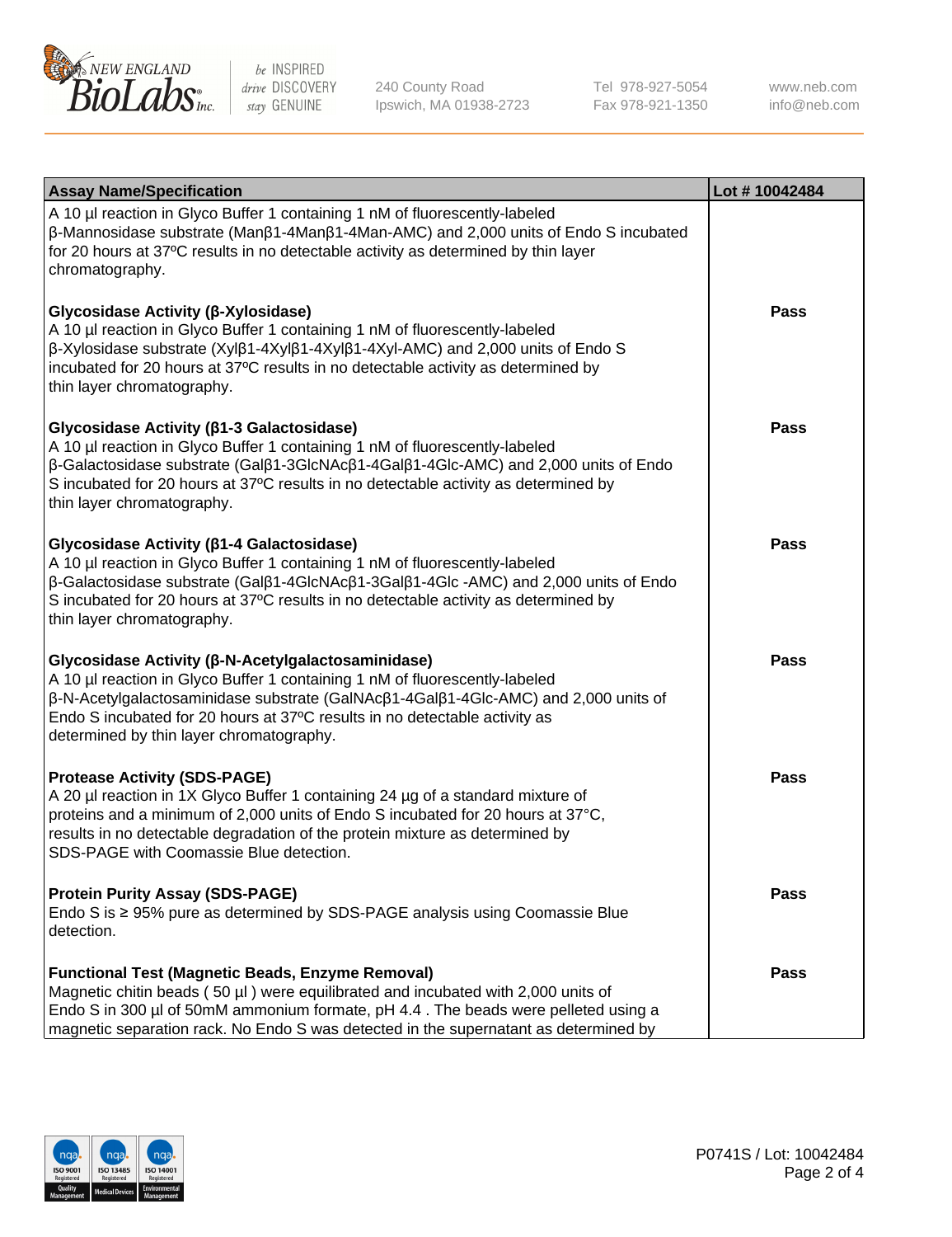

240 County Road Ipswich, MA 01938-2723 Tel 978-927-5054 Fax 978-921-1350

www.neb.com info@neb.com

| <b>Assay Name/Specification</b>                                                                                                                                                                                                                                                                                                             | Lot #10042484 |
|---------------------------------------------------------------------------------------------------------------------------------------------------------------------------------------------------------------------------------------------------------------------------------------------------------------------------------------------|---------------|
| activity assay and mass spectrometry analysis.                                                                                                                                                                                                                                                                                              |               |
| Glycosidase Activity (Endo F1, F2, H)<br>A 10 µl reaction in Glyco Buffer 1 containing 1 nM of fluorescently-labeled Endo F1,<br>F2, H substrate (Dansylated invertase high mannose) and 2,000 units of Endo S<br>incubated for 20 hours at 37°C results in no detectable activity as determined by<br>thin layer chromatography.           | Pass          |
| Glycosidase Activity (a-Glucosidase)<br>A 10 µl reaction in Glyco Buffer 1 containing 1 nM of fluorescently-labeled<br>α-Glucosidase substrate (Glcα1-6Glcα1-4Glc-AMC) and 2,000 units of Endo S incubated<br>for 20 hours at 37°C results in no detectable activity as determined by thin layer<br>chromatography.                         | Pass          |
| Glycosidase Activity (α-Neuraminidase)<br>A 10 µl reaction in Glyco Buffer 1 containing 1 nM of fluorescently-labeled<br>α-Neuraminidase substrate (Neu5Acα2-3Galβ1-3GlcNAcβ1-3Galβ1-4Glc-AMC) and 2,000<br>units of Endo S incubated for 20 hours at 37°C results in no detectable activity as<br>determined by thin layer chromatography. | Pass          |
| Glycosidase Activity (α1-2 Fucosidase)<br>A 10 µl reaction in Glyco Buffer 1 containing 1 nM of fluorescently-labeled<br>α-Fucosidase substrate (Fucα1-2Galβ1-4Glc-AMC) and 2,000 units of Endo S incubated<br>for 20 hours at 37°C results in no detectable activity as determined by thin layer<br>chromatography.                        | Pass          |
| Glycosidase Activity (α1-3 Fucosidase)<br>A 10 µl reaction in Glyco Buffer 1 containing 1 nM of fluorescently-labeled<br>α-Fucosidase substrate (Fucα1-3Galβ1-4GlcNAcβ1-3Galβ1-4Glc-AMC) and 2,000 units of<br>Endo S incubated for 20 hours at 37°C results in no detectable activity as<br>determined by thin layer chromatography.       | <b>Pass</b>   |
| Glycosidase Activity (α1-3 Galactosidase)<br>A 10 µl reaction in Glyco Buffer 1 containing 1 nM of fluorescently-labeled<br>a-Galactosidase substrate (Gala1-3Galß1-4GlcNAc-AMC) and 2,000 units of Endo S<br>incubated for 20 hours at 37°C results in no detectable activity as determined by<br>thin layer chromatography.               | <b>Pass</b>   |
| Glycosidase Activity (α1-3 Mannosidase)<br>A 10 µl reaction in Glyco Buffer 1 containing 1 nM of fluorescently-labeled<br>α-Mannosidase substrate (Manα1-3Manβ1-4GlcNAc-AMC) and 2,000 units of Endo S<br>incubated for 20 hours at 37°C results in no detectable activity as determined by<br>thin layer chromatography.                   | Pass          |